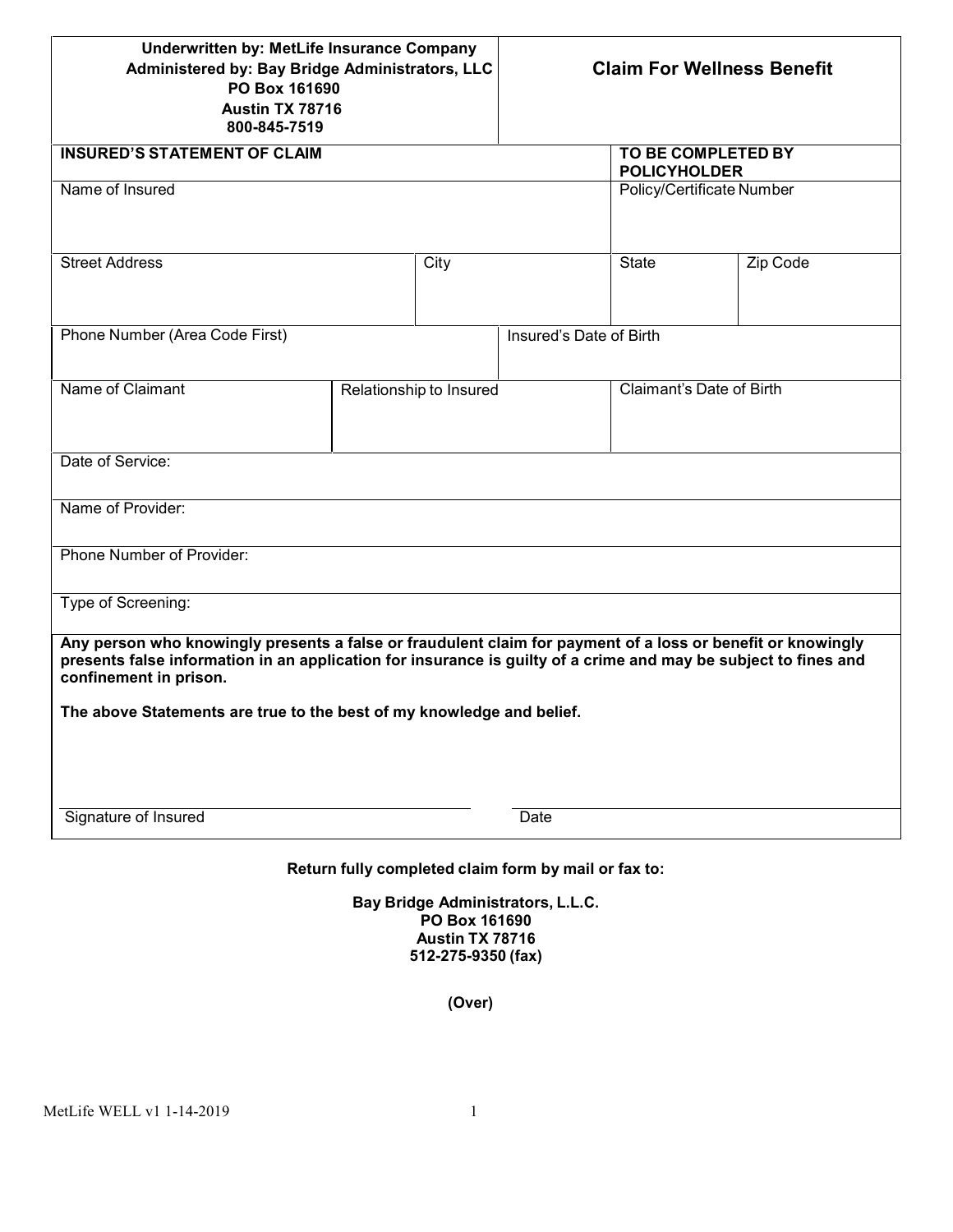# **State Specific Fraud Warning Statements**

### **Arkansas**

Any person who knowingly presents a false or fraudulent claim for payment of a loss or benefit or knowingly presents false information in an application for insurance is guilty of a crime and may be subject to fines and confinement in prison.

# **California**

For your protection, California law requires the following to appear on this form: Any person who knowingly presents false or fraudulent claim for the payment of a loss is guilty of a crime and may be subject to fines and confinement in state prison.

# **Colorado**

It is unlawful to knowingly provide false, incomplete, or misleading facts or information to an insurance company for the purpose of defrauding or attempting to defraud the company. Penalties may include imprisonment, fines denial of insurance and civil damages. Any insurance company or agent of an insurance company who knowingly provides false, incomplete, or misleading facts or information to a policyholder or claimant for the purpose of defrauding or attempting to defraud the policyholder or claimant with regard to a settlement or award payable from insurance proceeds shall be reported to the Colorado division of insurance within the department of regulatory agencies

# **District of Columbia**

**WARNING:** It is a crime to provide false or misleading information to an insurer for the purpose of defrauding the insurer or any other person. Penalties include imprisonment and/or fines. In addition, an insurer may deny insurance benefits if false information materially related to a claim was provided by the applicant.

### **Florida**

Any person who knowingly and with intent to injure, defraud, or deceive any insurer files a statement of claim or an application containing any false, incomplete, or misleading information is guilty of a felony of the third degree.

#### **Kentucky**

Any person who knowingly and with intent to defraud any insurance company or other person files an application for insurance or statement of claim containing any materially false information or conceals for the purpose of misleading, information concerning any fact material thereto commits a fraudulent insurance act, which is a crime and subjects such person to criminal and civil penalties.

#### **Louisiana**

Any person who knowingly presents a false or fraudulent claim for payment of a loss or benefit or knowingly presents false information in an application for insurance is guilty of a crime and may be subject to fines and confinement in prison.

#### **Maryland**

Any person who knowingly and willfully presents a false or fraudulent claim for payment of a loss or benefit or knowingly presents false information in an application for insurance is guilty of a crime and may be subject to fines and confinement in prison.

### **New Jersey**

Any person who includes any false or misleading information on an application for an insurance policy is subject to criminal and civil penalties.